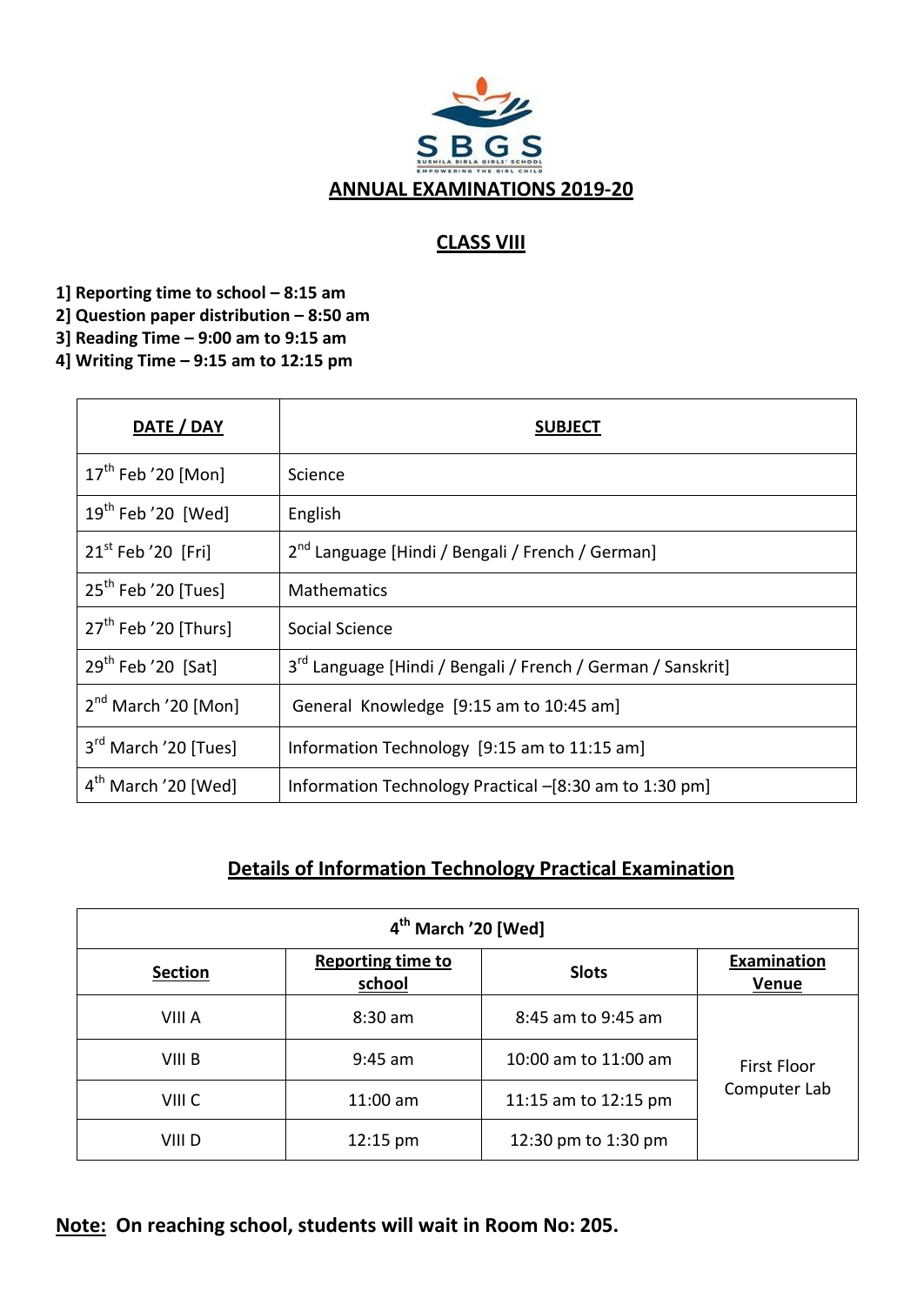#### **ANNUAL EXAMINATIONS 2019-20**

#### **CLASS IX**

- **1] Reporting time to school – 8:15 am**
- **2] Question paper distribution – 8:50 am**
- **3] Reading Time – 9:00 am to 9:15 am**
- **4] Writing Time – 9:15 am to 12:15 pm**

| DATE / DAY                     | <b>SUBJECT</b>                                                 |
|--------------------------------|----------------------------------------------------------------|
| $17^{\text{th}}$ Feb '20 [Mon] | Social Science                                                 |
| $19^{th}$ Feb '20 [Wed]        | 2 <sup>nd</sup> Language [Hindi-A / Bengali / French / German] |
| $21st$ Feb '20 [Fri]           | <b>Mathematics</b>                                             |
| $25th$ Feb '20 [Tues]          | Science                                                        |
| $27th$ Feb '20 [Thurs]         | English Language & Literature                                  |

#### **CLASS XI**

#### **ANNUAL EXAMINATIONS (PRACTICAL) 2019-20**

**1] Reporting time to school – 8:15 am 2] 1st Shift - 8:30 am - 11:30 am 3] 2nd Shift – 12:00 noon – 3:00 pm**

| DATE / DAY                     | <b>SUBJECT</b>                  |                                                     |  |
|--------------------------------|---------------------------------|-----------------------------------------------------|--|
|                                | $1st$ Shift                     | $2nd$ Shift                                         |  |
| $14^{\text{th}}$ Feb '20 [Fri] | Mathematics [S1, S2, C1, C2, H] | English Core / English Elective [S1, S2, C1, C2, H] |  |